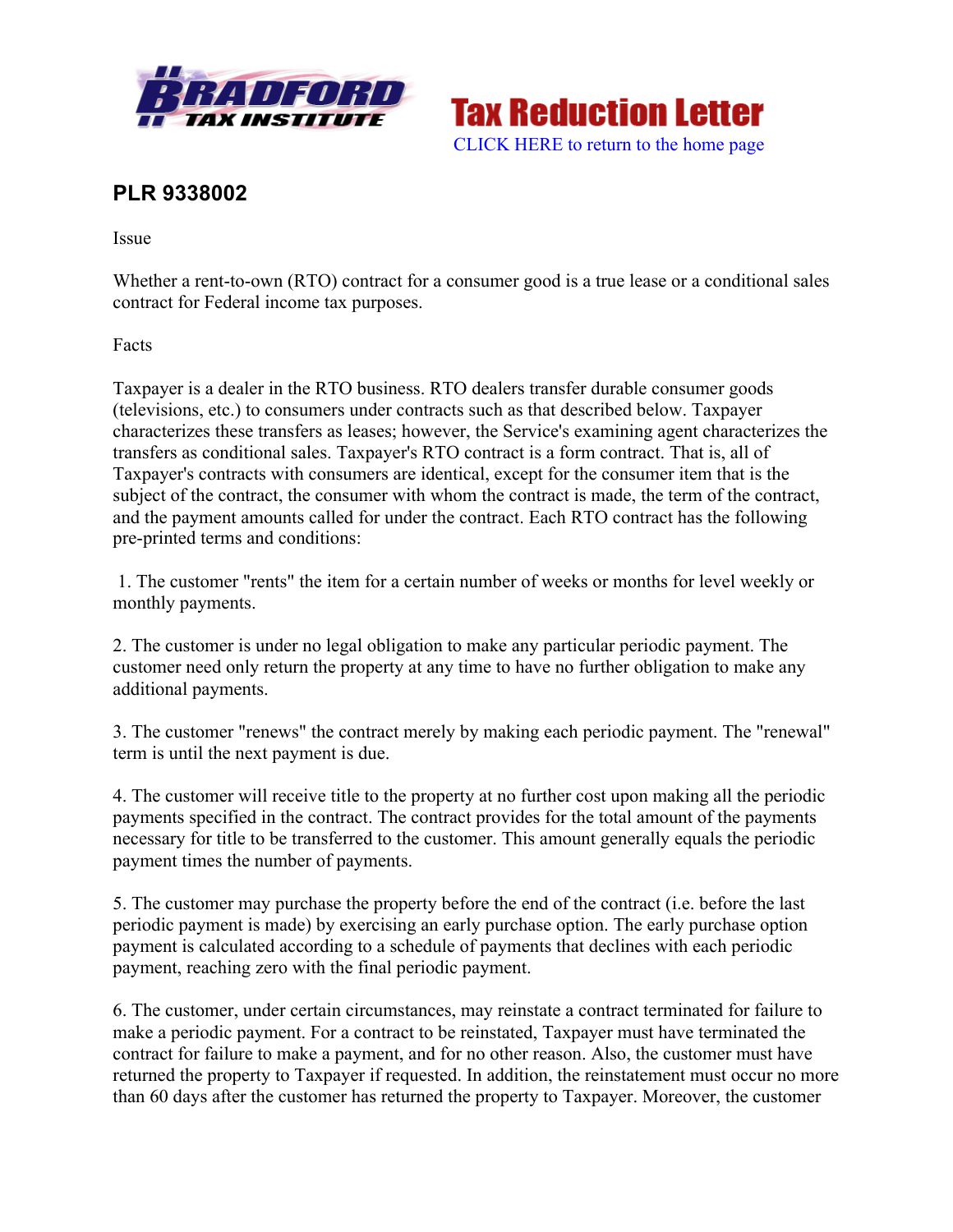must pay all payments and late charges then due, as well as a reinstatement charge of \$e and a reasonable delivery charge if the property has already been returned to Taxpayer. A customer who reinstates a contract loses no rights or options previously acquired under the contract.

The particular contract at issue is for the transfer of a television to a customer for l8 months at rate of \$a per month, which under the contract, includes a specific rate of \$b for the TV and \$c, a separately stated amount of state sales tax. Consumers, however, have the option of entering into contracts which call for weekly payments. The contract here specifies that the customer will obtain title to the TV upon making all 18 payments, which total \$d.

Taxpayer concedes that the total of the payments required under the RTO contract to obtain title is 3 to 4 times the TV's retail sales price at non-RTO stores (its fair market value). Taxpayer and the Service agree that the 18-month term of the contract is less than the useful life of the TV. Taxpayer, however, claims the TV will have little economic value at the end of the contract, even if the TV is in good working order. In addition, Taxpayer represents that it is responsible for servicing the TV throughout the term of the contract. However, it should be noted that generally such products would be covered by the manufacturer's warranty for most of the contract period. The customer is liable for any loss or damage to the TV.

## Law and Analysis

Whether a transaction is a sale or a lease depends on the intent of the parties. 1 Haggard v. Comm'r, 24 T.C. 1124, 1129 (1955) aff'd 241 F.2d 288 (9th Cir. 1956). This intent, however, is the intent to create the particular legal relationship embodied in the contract. What the parties label the contract, or even what they honestly believe it to be, does not control. If the contract creates a legal relationship that is a sale, then the contract is a sale. Sun Oil Co. v. Comm'r, 562 F.2d 258, 262 (3rd Cir. 1977), cert. denied 436 U.S. 944 (1978); Osterreich v. Comm'r, 226 F.2d 798, 801-802 (9th Cir. 1955); Bowen v. Comm'r, 12 T.C. 446 (1949); Mills v. Comm'r, 11 T.C. 25 (1948). Thus, the economic substance of the transaction, and not its label, determines whether it is a sale or a true lease. Gregory v. Helvering, 293 U.S. 465 (1935).

The key to determining whether a contract is a conditional sale or a true lease is whether the transferee acquires something of value in addition to the mere use of the property:

A lease contemplates only the use of the property for a limited time and the return of it to lessor at the expiration of that time; whereas, a conditional sale contemplates the ultimate ownership of the property by the buyer, together with the use of it in the meantime.

Bowen v. Comm'r, supra at 459.

Revenue Ruling 55-540, 1955-2 C.B. 39, sets forth the Services's longstanding position for distinguishing conditional sales from leases. Section 4 of the ruling contains 6 factors based on case law, any one of which will make a transaction a sale, rather than a lease:

1. Portions of the periodic payments are made specifically applicable to an equity to be acquired by the lessee.

2. The lessee will acquire title upon the payment of a stated amount of "rentals" which under the contract he is required to make.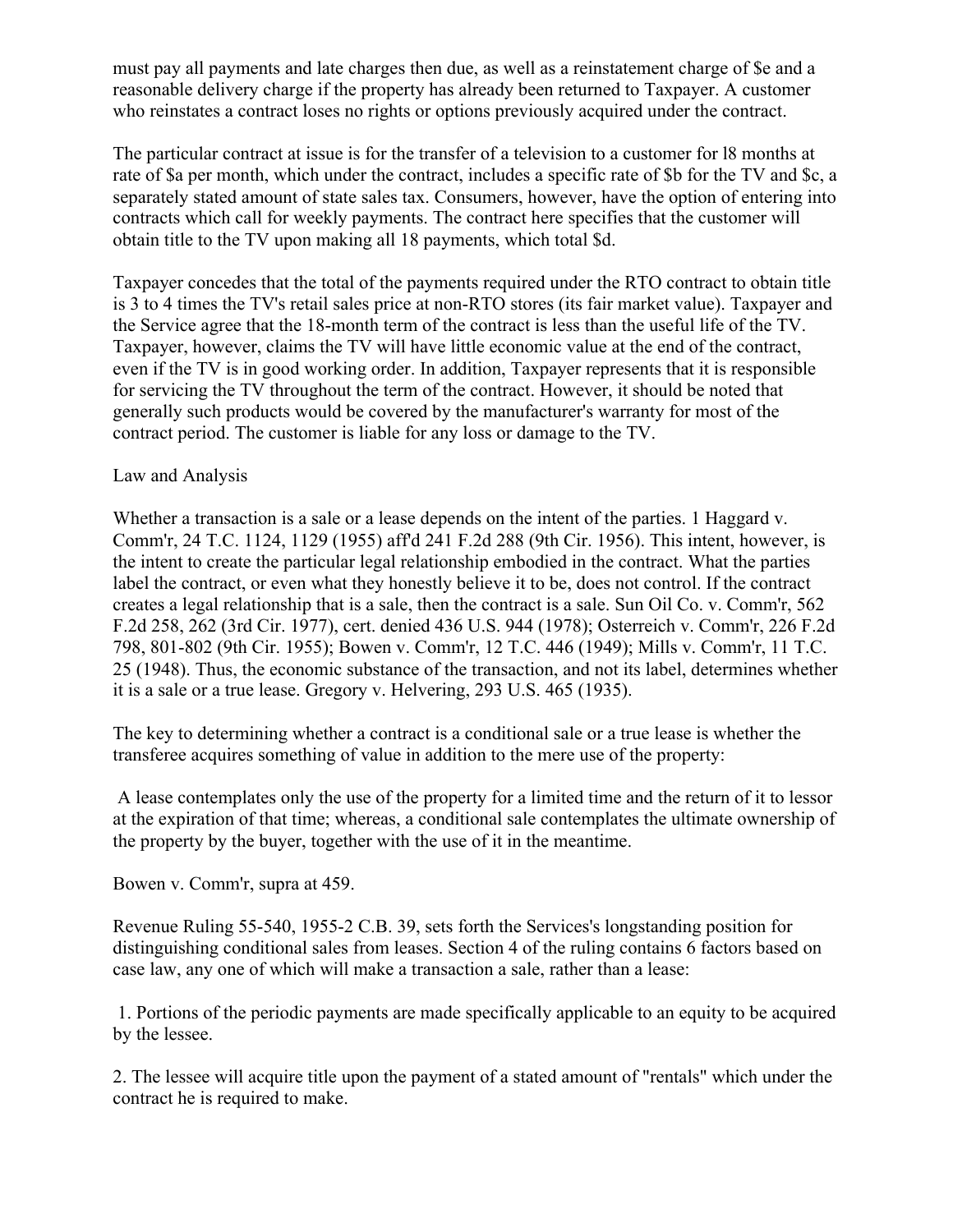3. The total amount which the lessee is required to pay for a relatively short period of use constitutes an inordinately large proportion of the total sum required to be paid to secure the transfer of the title.

4. The agreed "rental" payments materially exceed the current fair rental value. This may indicate that the payments may include an element other than compensation for the use of the property.

5. The property may be acquired under a purchase option whose price is nominal in relation to the value of the property at the time when the option may be exercised, as determined at the time of entering into the original agreement, or which is a relatively small amount when compared to the total payments which are required to be made.

6. Some portion of the periodic payments is specifically designated as interest or is otherwise readily recognizable as the equivalent of interest.

Although Taxpayer's contract does not specifically require the customer to make all of the "rental" payments needed to acquire title to the TV, the contract does, as explained below, result in an in an economic obligation on the customer to do so. Moreover, the contract clearly contemplates that title must be transferred to the customer once all the periodic payments are made. Accordingly, we think the second factor in Rev. Rul. 55-540 is met.

In addition, Taxpayer agrees with the Service that the term of the contract is less than the useful life of the property. Because the customer will automatically receive title to the TV at the end of the term of the agreement, the customer therefore will pay the entire amount necessary to take title to the TV over a period that is less than its useful life. As a result, the third factor in Rev. Rul. 55- 540 exists in Taxpayer's contract.

Finally, because the contract automatically will vest title with the customer at the end of the contract's term, the purchase option price at this point is zero. Taxpayer acknowledges that the TV then will still have some economic value. A zero purchase price of course is nominal. Thus, the fifth factor in Rev. Rul. 55-540 also is satisfied.

Taxpayer argues that Rev. Rul. 55-540 applies only to equipment used in a trade or business, and cannot apply to RTO contracts because they involve personal-use property. But the ruling rests on case law applicable to any contract, including RTO contracts. Revenue Ruling 55-540 thus fully applies to Taxpayer's RTO contract.

Taxpayer further argues that the term of the contract in the instant case is only the one month following the first payment. After that, the customer renews the contract each month merely by making the next payment. The contract here imposes no legal obligation on the customer to make the next payment and thus renew the contract. Moreover, the purchase price of the TV under the early purchase option's sliding scale exceeds its retail sales price for much of the term of the contract. Accordingly, Taxpayer argues these factors demonstrate that the customer is paying only for the mere use of the property under the contract.

If, however, a contract creates an economic obligation which compels the transferee to renew it to term, then the absence of a legal obligation to do so does not by itself preclude the contract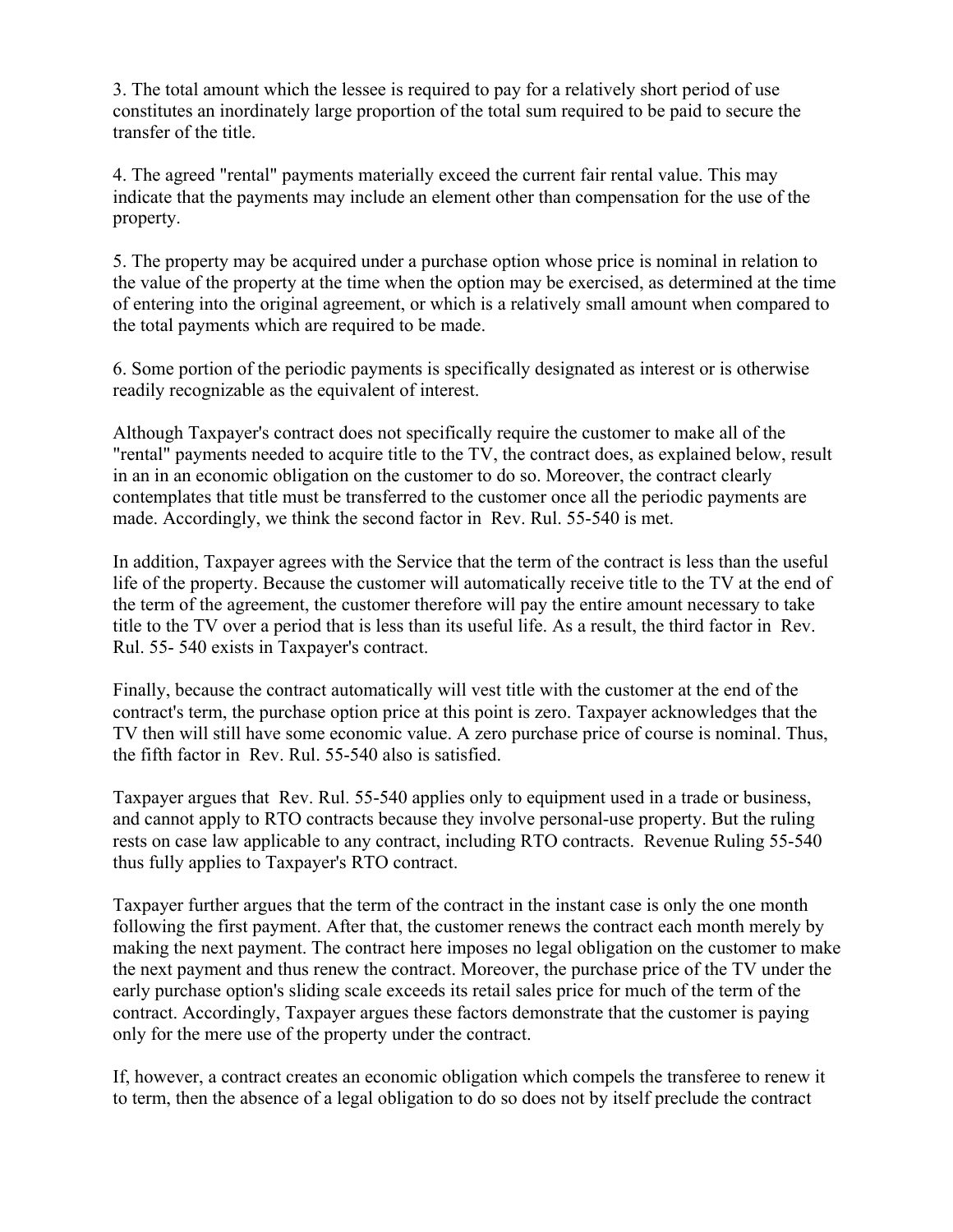from being a conditional sale. For example, in M&W Gear Co. v. Comm'r, 446 F.2d 841 (7th Cir. 1971), the court found that the taxpayer had an economic obligation to exercise a purchase option to acquire farm land, which it had leased, where a portion of the rentals were credited to the price of the land, and, the taxpayer risked losing a substantial investment in the form of improvements to the land if the option was not exercised.

In this case, the customer makes level monthly payments for the TV, which total at least 3 times the fair market value of the TV. Consequently, the customer will have paid Taxpayer for the fair market value of the TV after making relatively few monthly payments. Further, after the customer has made most of the monthly payments, the remaining payments needed to obtain title will be less than the fair market value of the TV. If the customer stops making payments at this point, he will lose the opportunity to obtain title to the TV for payments totalling less than the TV's then fair market value. Therefore, if the customer fails to "renew" the contract to its conclusion, the customer will lose its investment in the TV. Thus, the contract results in the customer's developing a strong economic incentive to continue to "renew" the contract to conclusion after making relatively few payments.

This potential loss under Taxpayer's RTO contract resembles a customer's potential loss of investment in the usual non-recourse conditional sale, which of course is a sale for Federal income tax purposes. The buyer in both cases loses the item if the payments cease. 2

In addition, Taxpayer's RTO contract here has other characteristics of a non-recourse conditional sale. The following factors are inherent in non-recourse conditional sales: the transfer of title is conditional upon final payment of all installments; the buyer obtains possession of the property before paying all the installments; the seller may sell, assign or transfer the contract before legal title passes; the buyer bears the risk of loss while in possession of the property; and the seller may reclaim the property upon, non-payment. Swift Dodge v. Comm'r, 692 F.2d 651 (9th Cir. 1982); Transamerica Corp. v. U.S. 7 Cls. Ct. 441, 447 (1985). See also section 1.1245-1(a)(3) of the Income Tax Regulations, which states that ". . . a disposition occurs upon a sale of property pursuant to a conditional sales contract even though the seller retains legal title to the property for purposes of security. . . ."

Taxpayer's RTO contract reserves title to the TV in Taxpayer until the customer either makes all the payments or exercises the early purchase option. The contract gives the customer possession of the TV before all installments are paid. The contract imposes full liability on the customer for any loss, theft or destruction of the TV (aside from normal wear and tear). The contract permits Taxpayer to sell, transfer or assign the contract. The contract allows Taxpayer to repossess the TV if the customer fails to make the next monthly payment. Taxpayer's contract thus has many of the features as a non-recourse conditional sale.

Taxpayer represents that, if the customer does not make the next monthly payment, State A law gives it the right to retake the TV without following the usual repossession guidelines of State A. Taxpayer represents this is so regardless of how many payments the customer has already made, and regardless of whether the customer may have filed for bankruptcy. Taxpayer reasons that this demonstrates the customer has acquired no equity in the TV. Taxpayer concludes that this lack of customer equity in the TV under State A law shows the payments under Taxpayer's contract are for the mere use of the property.